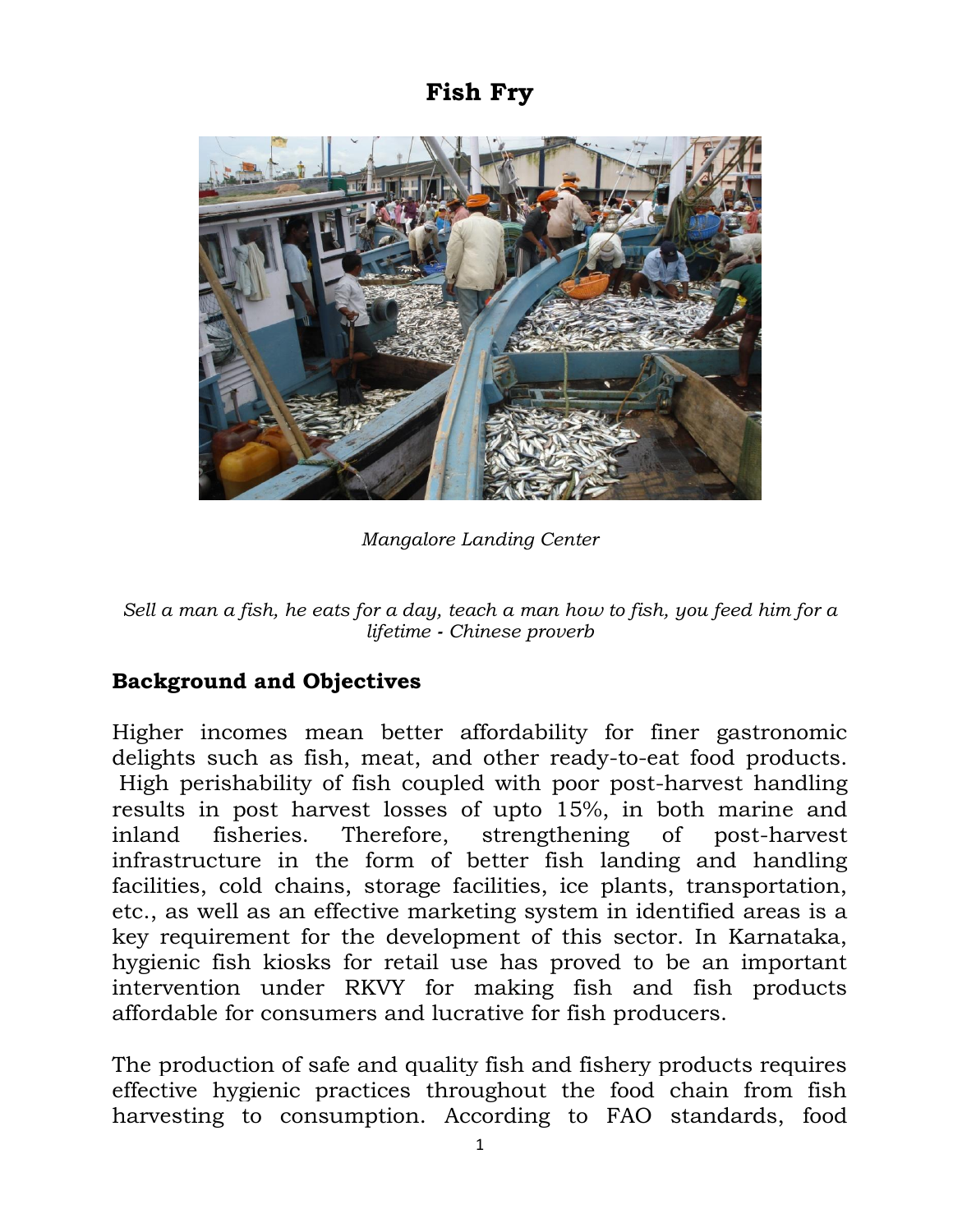hygiene relates to "all conditions and measures necessary to ensure the safety and suitability of food at all stages of the food chain". These hygienic measures aim at preventing or reducing fish contamination and microbial growth and encompass aspects related to hygienic design of facilities on-board, during transportation, processing and distribution, cleaning, sanitation and pest control, and personnel hygiene.

Major problems identified were poor and unorganised marketing infrastructure and dominant role of middlemen in the fish trade leading to meagre margins to the producers. Another bottleneck was the lack of integrated approach in planning for fisheries development. Concerted efforts in addressing the major issues of resource use, production and productivity, value chain, support service systems, internalizing input availability, viz., fish seed, feed and technology service, suitable marketing strategies, policy and programs that lead to long-term sustainability of the sector are thus warranted.



*Tumkur Retail Outlet* 

The Department of Fisheries, Government of Karnataka is striving hard to dovetail the various aspects of harvesting, post harvest handling, processing and recipe development to literally bring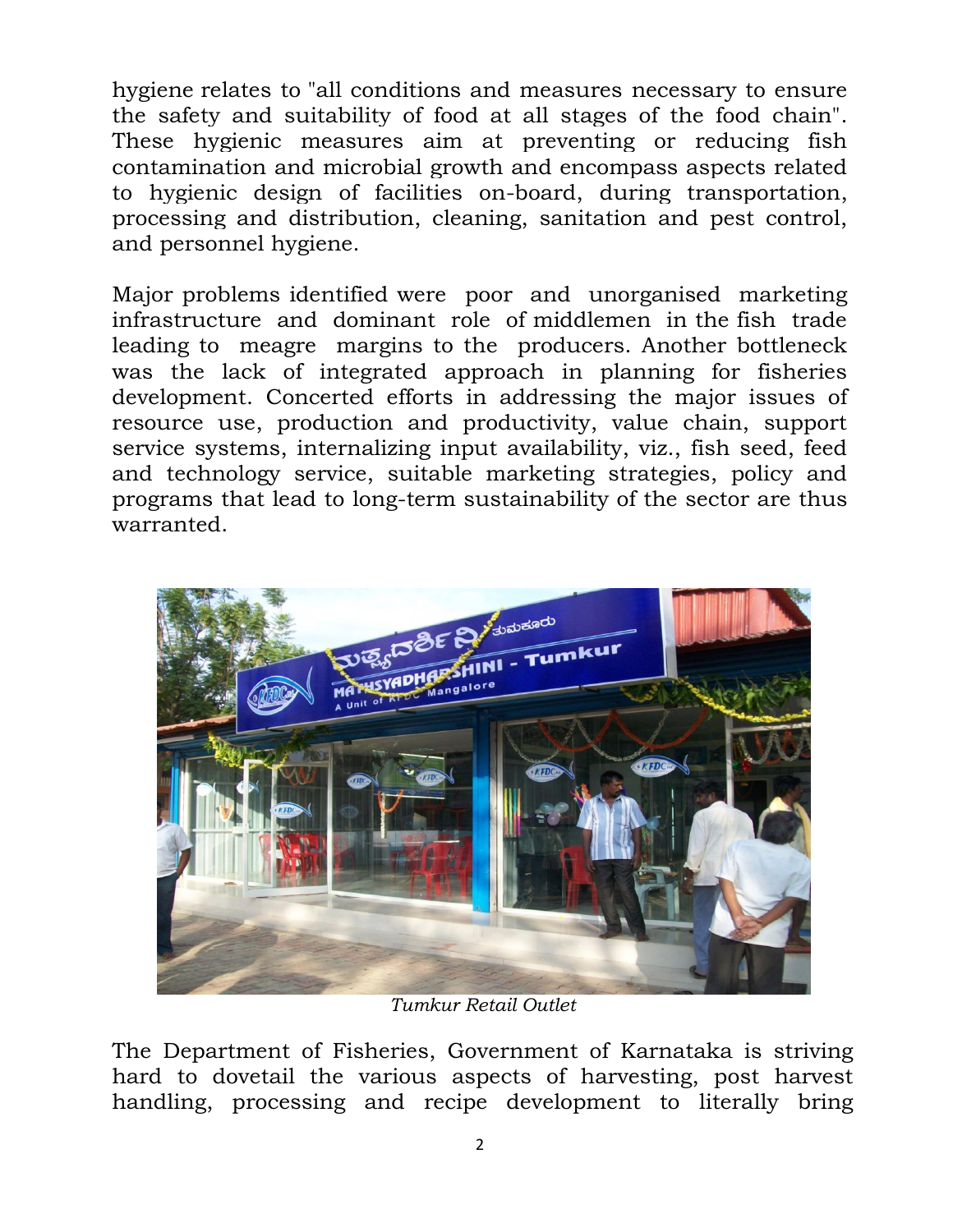hygienic and delicious fish cuisine on a platter to the people of Karnataka.

## **Intervention**

The project was initiated in February 2009 with an outlay of Rs 25 crores. The components for strengthening of Fish Marketing in Karnataka included

 Establishment of one Modern Fish Processing Plant at Mangalore and two Fish Pre-Processing Units, one each at Mangalore and Malpe

• Setting up of six Ice Plants of 10 T, 15 T, and 20T capacity at strategic fishing and storage locations, with total production capacity of 90 MT/day.

- Setting up of 48 Modern Fish Kiosks, 20 Hygiene Fish Markets and 12 Modern Air Conditioned Retail Outlets at Bangalore and other important cities and towns in Karnataka;
- Provision of 7 Cold Chain facilities, with overall capacity of 14MT
- Establishment of one Frozen Storage at Bangalore with a capacity of 25 MT
- 5 Ornamental Fish Production Units.

At the RKVY funded Karnataka Fisheries Development Corporation (KFDC) managed outlets, all personnel that come into contact with fish and fish products directly or indirectly, are trained to maintain an appropriate degree of personal cleanliness and wear suitable protective clothing, head covering and footwear, where required. The kiosks have been able to establish effective maintenance and sanitation systems including pest control and have checked waste management.

## **Outcome**

The RKVY funded hygienic fish kiosks have played a vital role in educating urban consumers about the far reaching health benefits of fish consumption, while simultaneously they offer easy and highly affordable means of accessing tasty fish recipes in strategically located areas.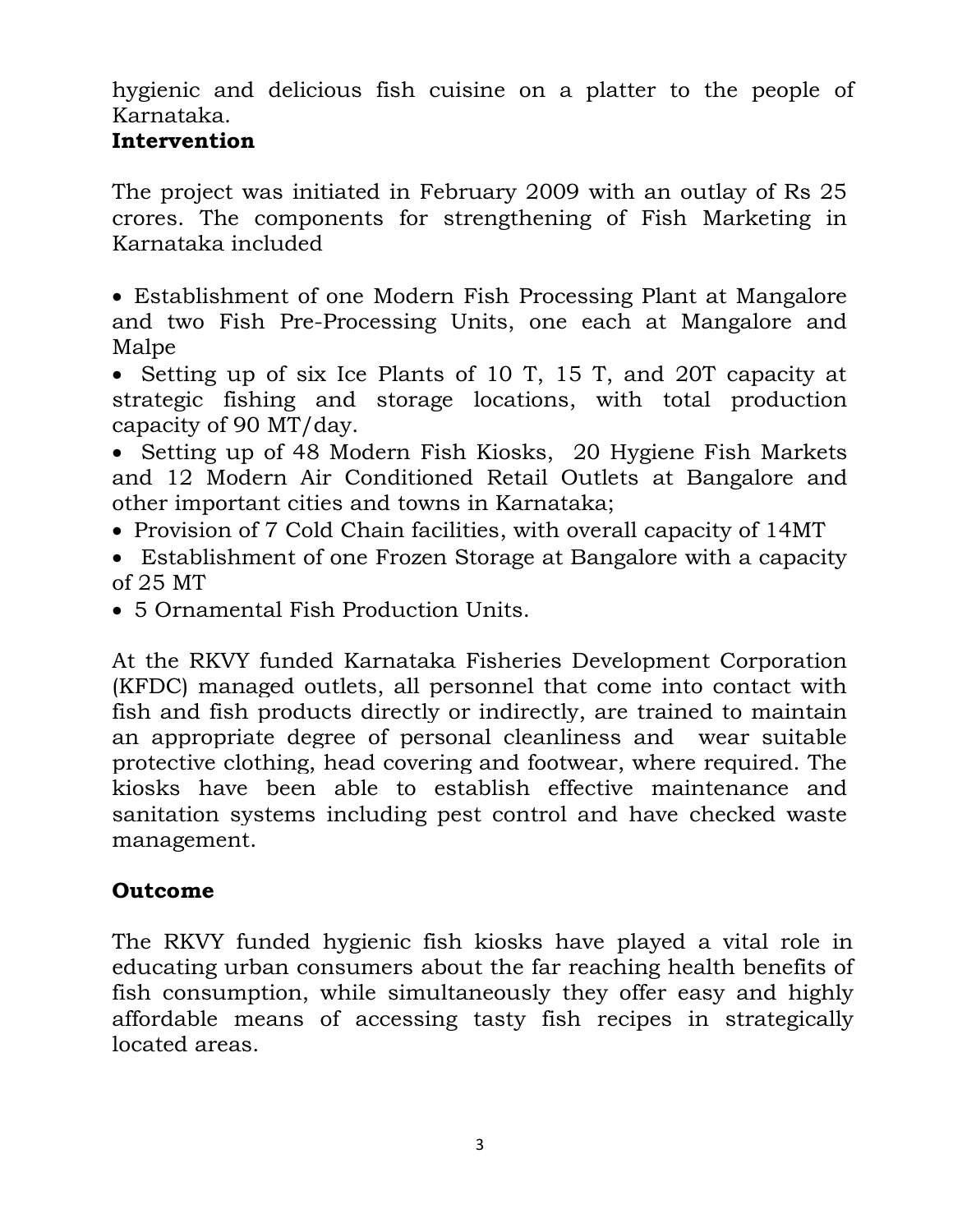

*Sale of Fresh Fish at a retail outlet to the consumer* 

Mathsyadarshinis at various places like Cubbon Park, Indiranagar, Tumkur and Kolar sell Fresh and Frozen Fish, as well as Aquarium and Ornamental Fish and have become extremely popular. Additionally, the Modern Fish Restaurants cater to the urban fish eating populace, at subsidized rates, rendering them affordable even to the common man. The high demand by the locals has compelled KFDC to open evening counters at Cubbon Park.



*Boat to Plate*